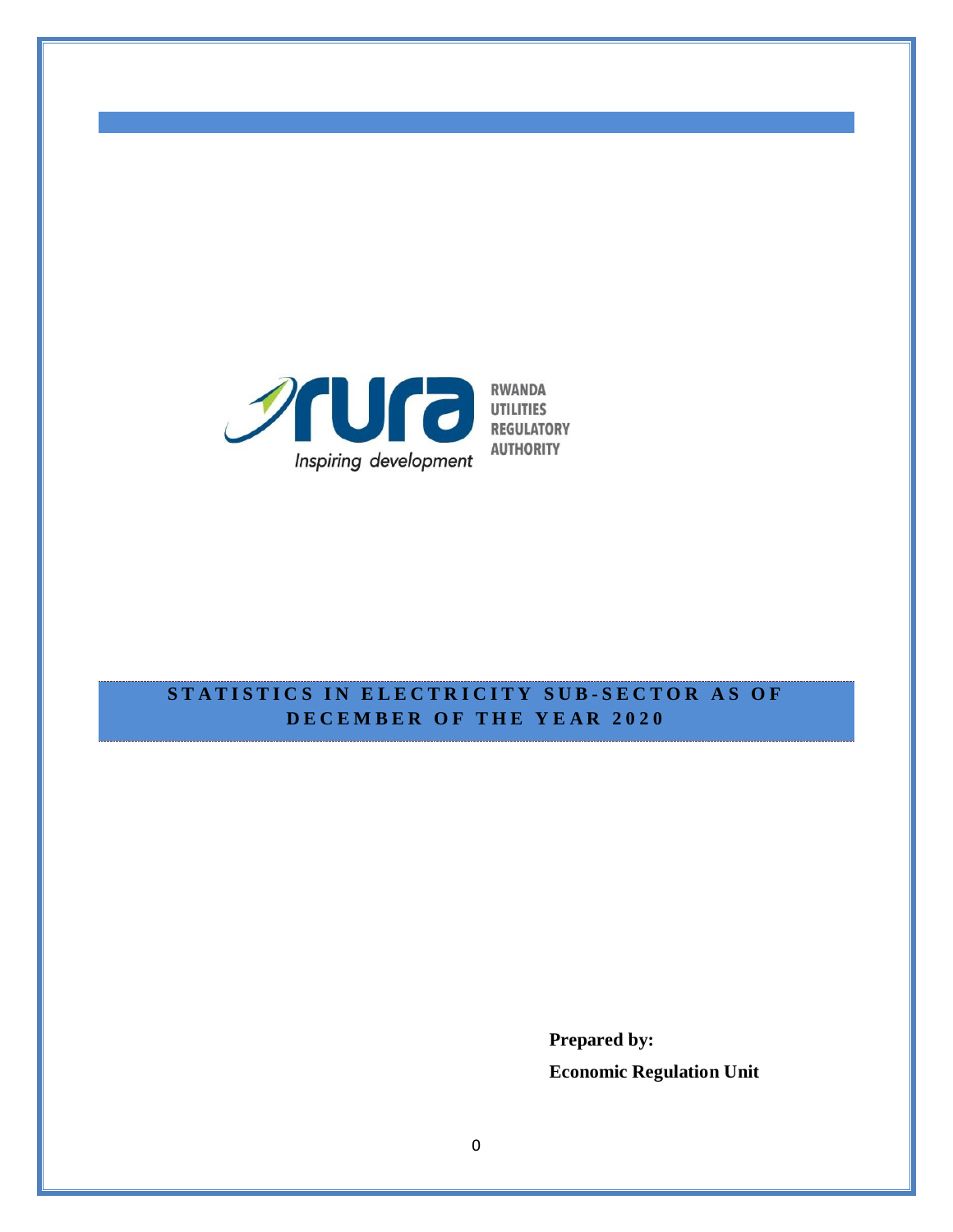# **TABLE OF CONTENTS**

|                | 1.1. |  |
|----------------|------|--|
|                | 1.2. |  |
|                | 1.3. |  |
|                |      |  |
|                |      |  |
|                |      |  |
| 5 <sub>1</sub> |      |  |
|                | 5.1. |  |
|                |      |  |

## **LIST OF FIGURES**

# **LIST OF TABLES**

| Table 1: Trends of domestic generation and imported electricity (kWh) from Q1 to Q4 2020 2 |  |
|--------------------------------------------------------------------------------------------|--|
|                                                                                            |  |
|                                                                                            |  |
|                                                                                            |  |
|                                                                                            |  |
|                                                                                            |  |
|                                                                                            |  |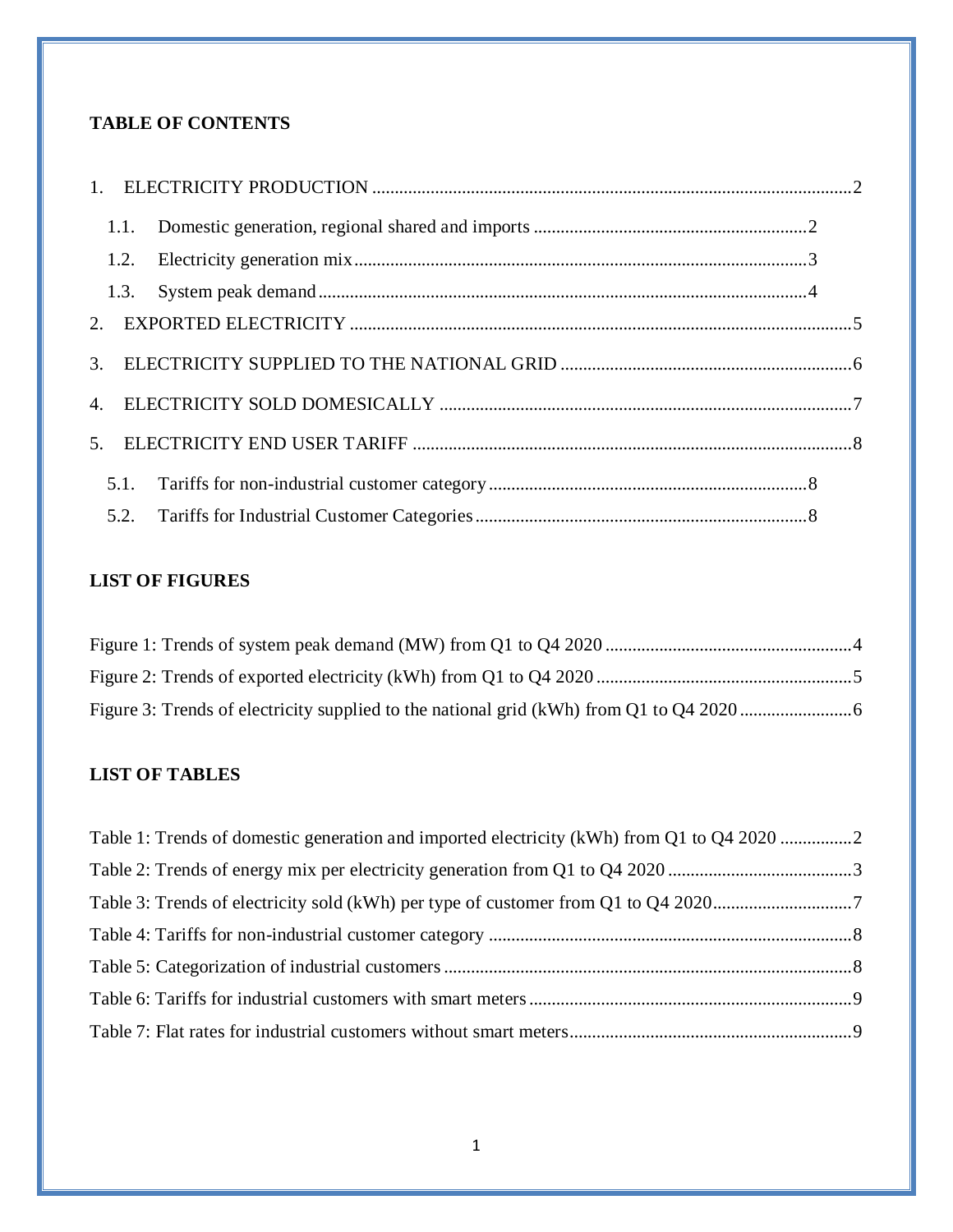# <span id="page-2-0"></span>**1. ELECTRICITY PRODUCTION**

## <span id="page-2-1"></span>**1.1. Domestic generation, regional shared and imports**

# <span id="page-2-2"></span>**Table 1: Trends of domestic generation and imported electricity (kWh) from Q1 to Q4 2020**

| <b>Plant Name</b>     | Q1 2020      | Q2 2020      | Q3 2020      | Q4 2020      | <b>Total (2020)</b> |
|-----------------------|--------------|--------------|--------------|--------------|---------------------|
| Agatobwe              | 112,611      | 440,889      | 248,863      | 550,753      | 1,353,116           |
| Cyimbili MHPP         | 418,041      | 459,679      | 303,160      | 422,090      | 1,602,970           |
| <b>Gaseke MHPP</b>    | 392,627      | 376,946      | 40,272       | 33,553       | 843,398             |
| Gashashi MHPP         | 257,696      | 336,107      | 175,661      | 288,804      | 1,058,268           |
| Gicye III             |              |              |              | 2,789,640    | 2,789,640           |
| Gigawatt Global       | 2,997,900    | 3,316,300    | 3,484,640    | 3,178,910    | 12,977,750          |
| Gihira MHPP           | 3,120,673    | 3,225,107    | 2,914,940    | 3,109,131    | 12,369,851          |
| Gisenyi MHPP          | 2,898,962    | 2,744,478    | 2,328,502    | 2,931,628    | 10,903,570          |
| Gishoma PPP           |              |              | 24,718,650   | 1,585,100    | 26,303,750          |
| Jabana 1 TPP          | 3,133,500    | 28,700       |              |              | 3,162,200           |
| Jabana 2 TPP          | 21,518,592   | 6,797,536    | 16,776,000   | 21,249,856   | 66,341,984          |
| Jali Solar            | 29,471.2     | 28,890.4     | 32,614.4     | 29,031.2     | 120,007.2           |
| Keya HPP              | 3,130,947    | 2,840,504    | 3,190,449    | 2,845,421    | 12,007,321          |
| Kigasa MHPP           |              | 103,425.3    | 99,582       | 249,514      | 452,521.3           |
| Kivuwatt              | 52,199,575.7 | 53,828,138.7 | 53,431,535.4 | 46,233,802.8 | 205,693,052.6       |
| Mazimeru MHPP         | 786,192.2    | 1,015,397.0  | 897,388.1    | 856,510.6    | 3,555,487.9         |
| Mukungwa 1 HPP        | 4,242,594    | 11,211,803   | 19,363,077   | 20,245,991   | 55,063,465          |
| Mukungwa 2 HPP        | 1,912,906    | 5,029,860    | 5,766,915    | 6,103,259    | 18,812,940          |
| Murunda MHPP          | 157,111      | 141,529      | 166,624      | 155,663      | 620,927             |
| Musarara MHPP         | 851,802      | 391,818      | 691,036      | 609,698      | 2,544,354           |
| Mutobo MHPP           | 376,072      | 349,959      | 368,692      | 389,936      | 1,484,659           |
| Nasho Solar           | 1,123,554.7  | 1,252,684.8  | 1,318,921.4  | 1,248,932.1  | 4,944,093.0         |
| Nkora MHPP            | 881,544      | 962,635      | 606,270      | 965,980      | 3,416,429           |
| Nshili MHPP           | 212,808      | 181,928      |              |              | 394,736             |
| Ntaruka HPP           | 916,700      | 4,824,000    | 10,050,000   | 12,420,000   | 28,210,700          |
| Nyabahanga MHPP       | 215,416      | 239,150      | 144,116      | 171,722      | 770,404             |
| Nyabarongo HPP        | 44,630,500   | 38,785,100   | 21,350,900   | 35,350,300   | 140,116,800         |
| Nyirabuhombohombo     |              |              |              | 55,555       | 55,555              |
| Nyirantaruko          | 1,377,755    | 2,146,969    | 1,113,820    | 1,779,761.8  | 6,418,305.8         |
| Rubagabaga            | 176,154      | 289,925      | 338,865      | 444,381      | 1,249,325           |
| Rugezi HPP            | 4,183,533    | 4,478,734    | 2,182,261    | 3,460,993    | 14,305,521          |
| Rukarara 1 HPP        | 14,861,458   | 14,867,464   | 11,254,492   | 13,360,908   | 54,344,322          |
| Rukarara 2 HPP        | 4,031,402    | 4,429,234    | 3,386,576    | 3,887,102    | 15,734,314          |
| Rukarara V-Mushishito | 3,536,287    | 3,948,517    | 2,659,712    | 2,981,241    | 13, 125, 757        |
| Rwaza-Muko HPP        | 1,547,648    | 3,378,996    | 5,234,907    | 5,228,514    | 15,390,065          |
| So Energy Masoro      | 2,764,670    | 34,330       | 413,930      | 2,126,070    | 5,339,000           |
| So Energy Mukungwa 1  | 6,114,990    | 393,780      | 2,421,000    | 5,614,330    | 14,544,100          |
| So Energy Birembo     | 569,070      | 6,330        | 31,980       | 180,470      | 787,850             |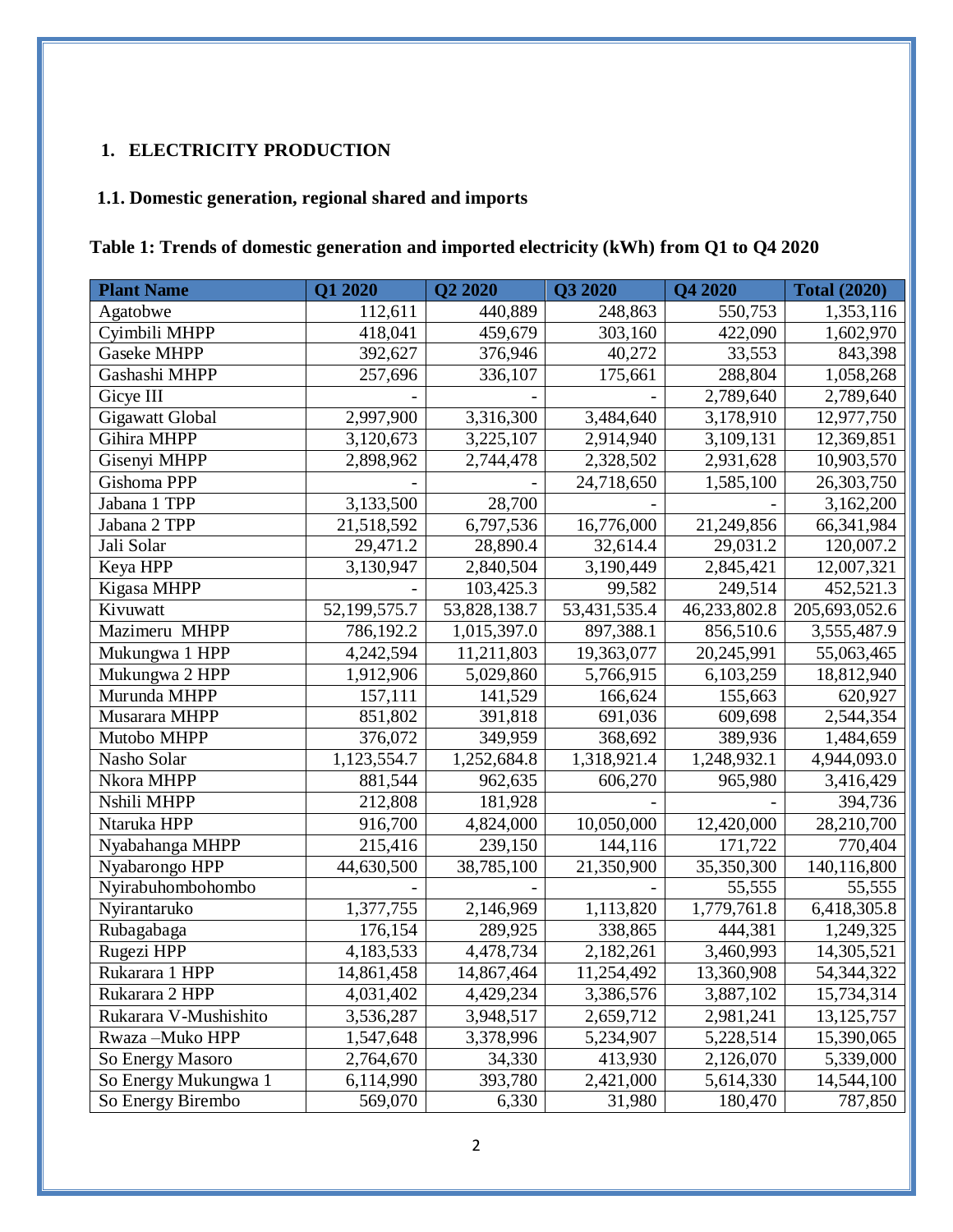| <b>Plant Name</b>                     | <b>Q1 2020</b> | Q2 2020          | <b>O3 2020</b> | Q4 2020       | <b>Total (2020)</b> |
|---------------------------------------|----------------|------------------|----------------|---------------|---------------------|
| Giciye I HPP                          | 4,273,477      | 4,081,288        | 3,314,296      | 3,896,691     | 15,565,752          |
| Giciye II HPP                         | 4,438,343      | 2,972,253        | 3,776,567      | 4,212,601     | 15,399,764          |
| <b>Total domestic generation</b>      | 194,392,582.8  | 179,940,384.2    | 204,597,214.3  | 211,243,843.5 | 790,174,024.7       |
| Regional shared HPP                   | 17,968,000     | 18,298,000       | 20,210,000     | 20,676,000    | 77,152,000          |
| Imports                               | 7,107,125.2    | 6,437,178.4      | 6,901,192.3    | 7,155,680.9   | 27,601,176.7        |
| <b>Total generation</b>               | 219,467,708    | 204, 675, 562. 5 | 231,708,406.5  | 39,075,524.3  | 894,927,201.4       |
| $C_{\alpha\text{max}}$ FILCI DEC 2020 |                |                  |                |               |                     |

**Source: EUCL-REG, 2020**

The total electricity generated in the year 2020 was 894,927,201.4 kWh whereas the 88.3% were from domestic power plants, 8.6% from Regional Shared plants, and 3.1% were imported.

#### <span id="page-3-0"></span>**1.2. Electricity generation mix**

The electricity produced in Rwanda is generated using different sources namely hydro, methane gas, peat, solar and heavy and light fuel oil used to run generators while another portion is imported.

| <b>Electricity generation mix</b> | <b>Q1 2020</b> | <b>Q2 2020</b> | <b>Q3 2020</b> | Q4 2020 | 2020  |
|-----------------------------------|----------------|----------------|----------------|---------|-------|
| Hydro                             | 55.5%          | 64.8%          | 52.7%          | 62.9%   | 58.9% |
| Methane Gas                       | 23.8%          | 26.3%          | 23.1%          | 19.3%   | 23.0% |
| Thermal (Fuel oil)                | 15.5%          | 3.5%           | 8.5%           | 12.2%   | 10.1% |
| Peat                              | $0.0\%$        | $0.0\%$        | 10.7%          | 0.7%    | 2.9%  |
| Solar                             | 1.9%           | 2.2%           | 2.1%           | 1.9%    | 2.0%  |
| Imports                           | 3.2%           | 3.1%           | 3.0%           | 3.0%    | 3.1%  |

<span id="page-3-1"></span>**Table 2: Trends of energy mix per electricity generation from Q1 to Q4 2020**

**Source: EUCL-REG, 2020**

The 58.9% of electricity generation in the year 2020 is from Hydro, 23.0% from Methane Gas, 10.1% from Thermal, 2.9% from Peat, 2.0 from Solar energy and 3.1% is the Imports. In general, the 60.9% of electricity generation is from renewable resources, 36.0% from non-renewables whereas 3.1% is imported electricity.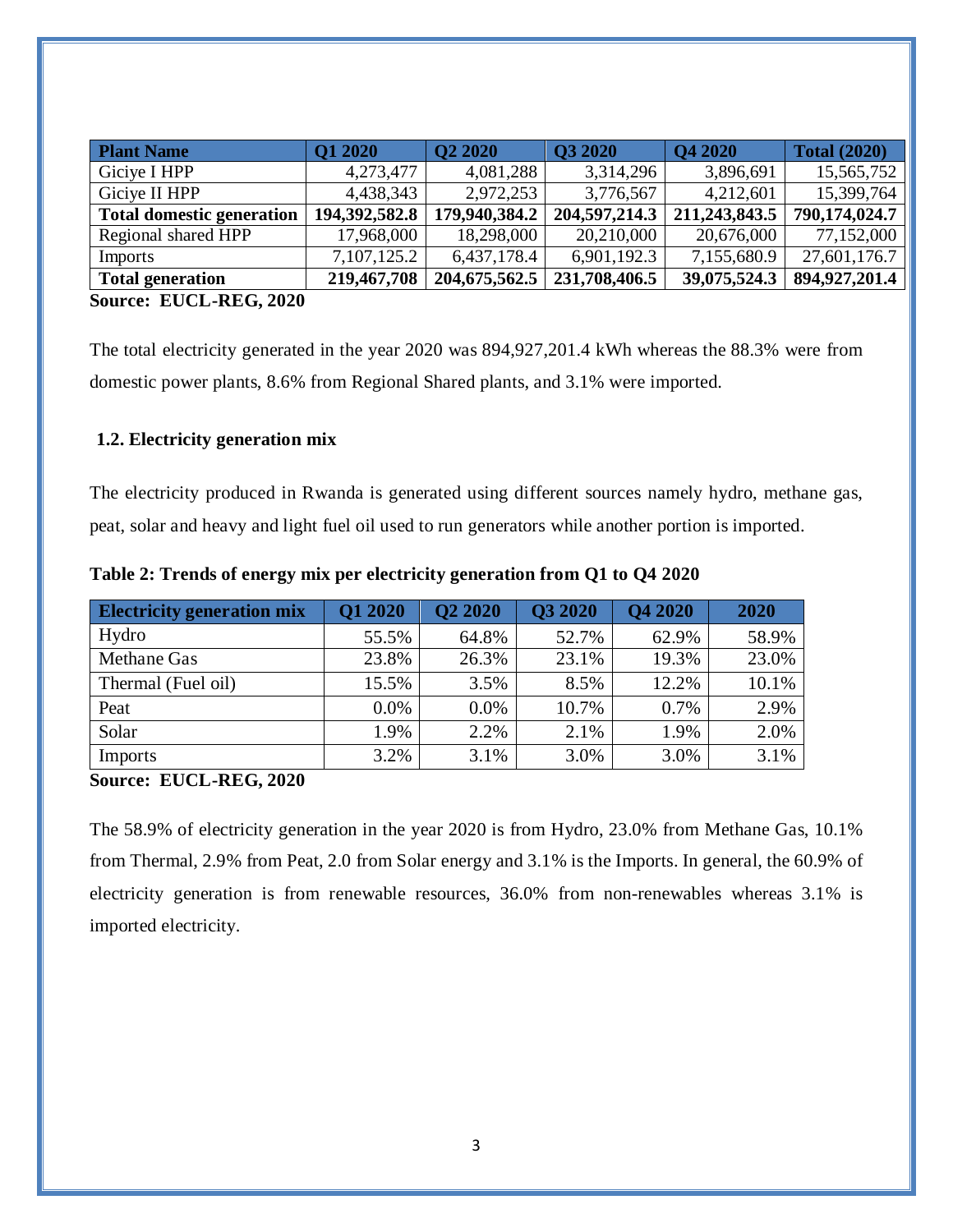### <span id="page-4-0"></span>**1.3. System peak demand**

The system peak demand increased by 2.5% from the first quarter to the fourth quarter of the year 2020 and the peak quarter over this year was quarter four with a peak demand of 154.79 MW as presented in the Figure 1.



<span id="page-4-1"></span>**Figure 1: Trends of system peak demand (MW) from Q1 to Q4 2020**

**Source: EUCL-REG, 2020**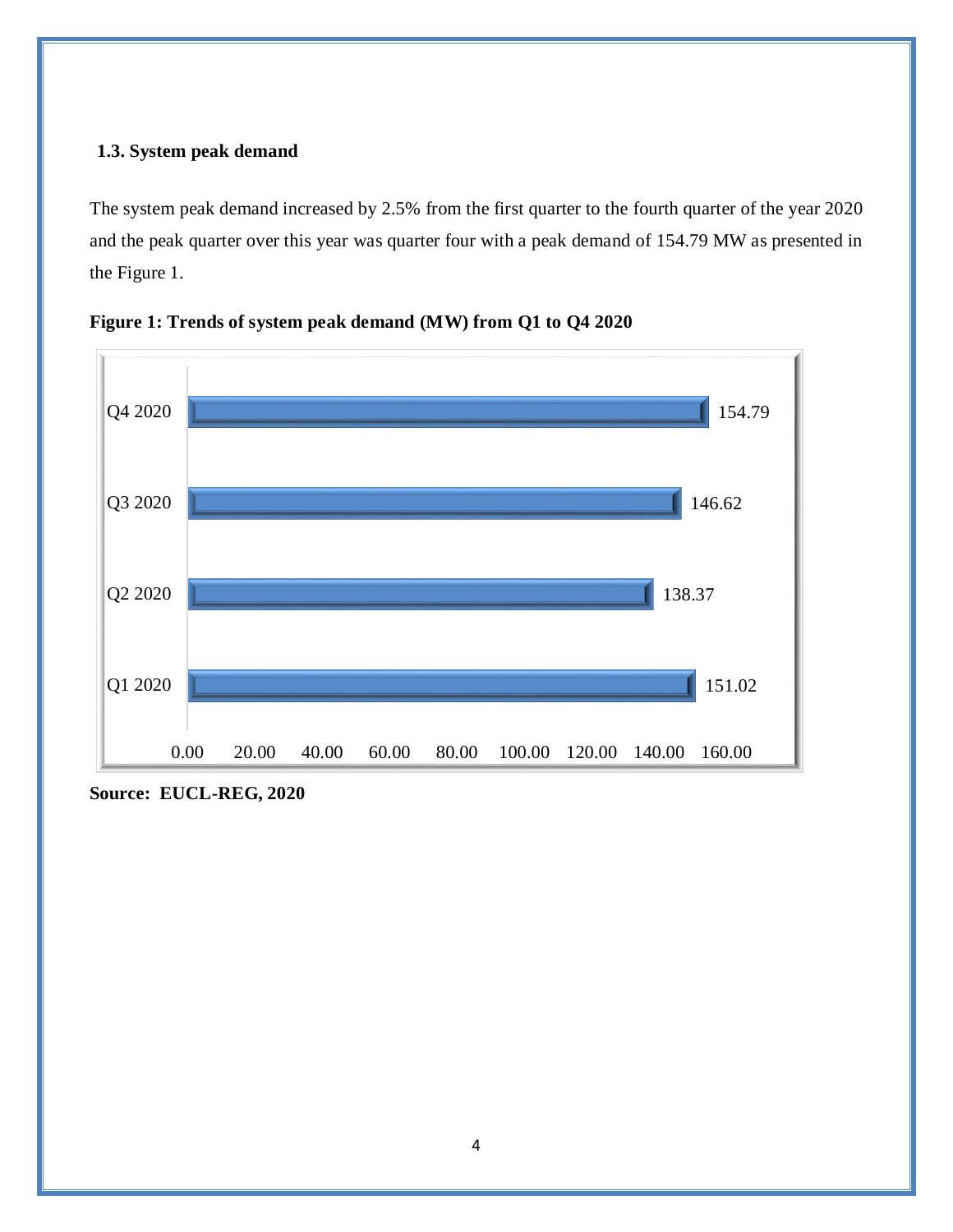#### <span id="page-5-0"></span>**2. EXPORTED ELECTRICITY**



<span id="page-5-1"></span>

The total exported electricity during the year 2020 was 5,921,584 kWh. The exported electricity increased by 17.8% from the first to the fourth quarter of the year 2020.

**Source: EUCL-REG, 2020**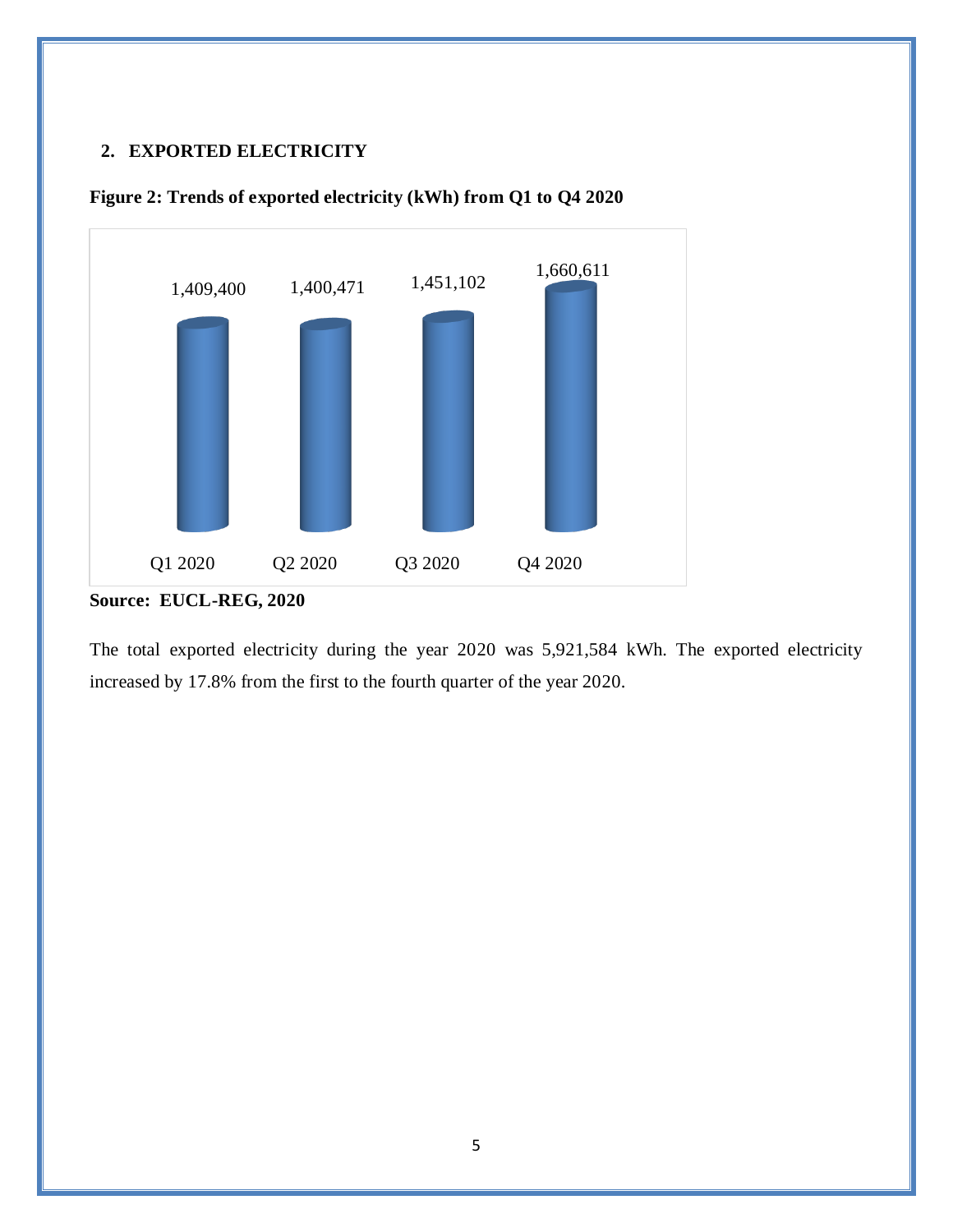### <span id="page-6-0"></span>**3. ELECTRICITY SUPPLIED TO THE NATIONAL GRID**

Below is shown the quantity of electricity supplied in each quarter, within the county excluding the exported electricity.



<span id="page-6-1"></span>**Figure 3: Trends of electricity supplied to the national grid (kWh) from Q1 to Q4 2020**

#### **Source: EUCL-REG, 2020**

The electricity supplied to the national grid by the Utility increased by 8.9% from the first to the fourth quarter of the year 2020. During the year 2020, the total electricity supplied to the national grid was 889,005,617 kWh.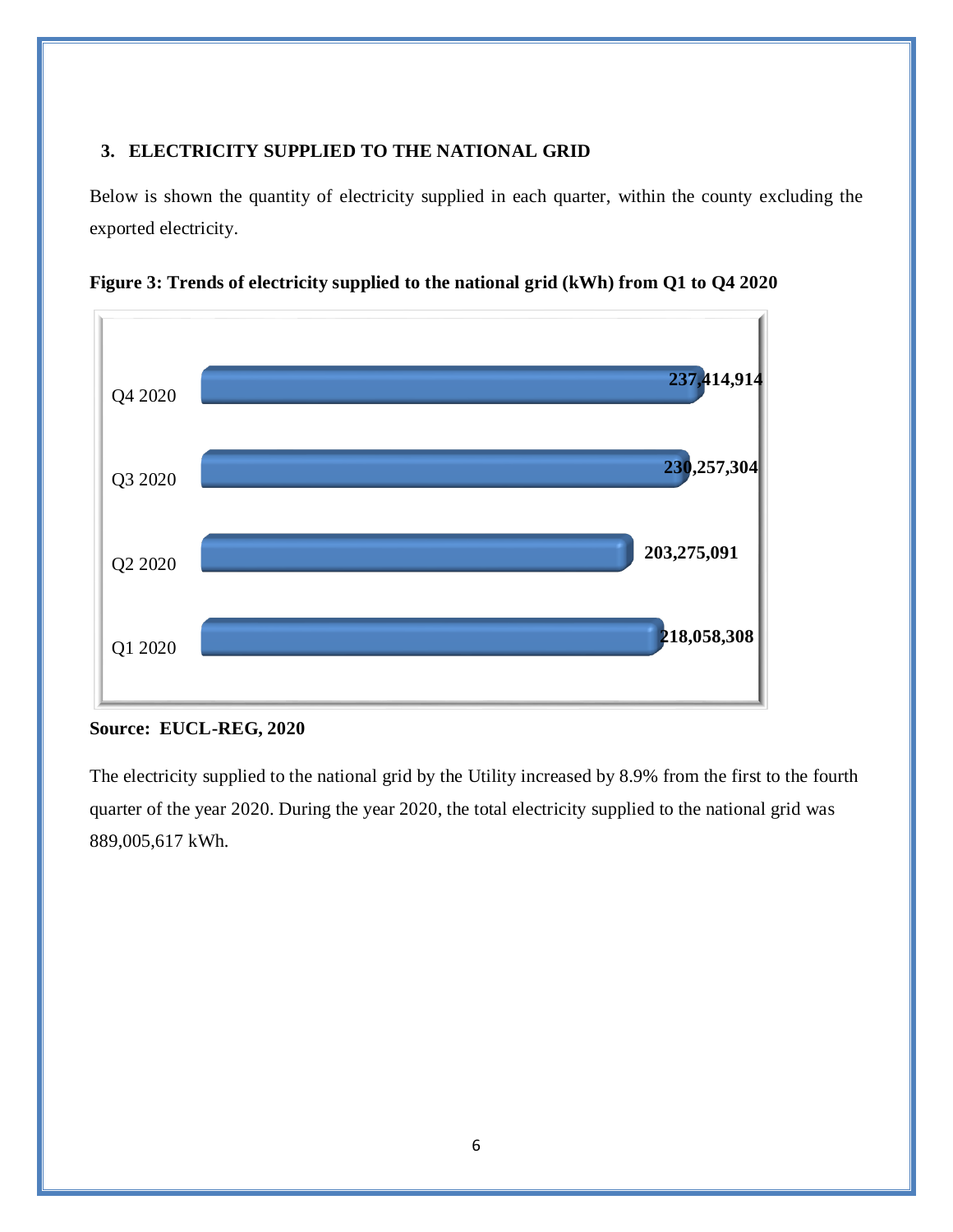### <span id="page-7-0"></span>**4. ELECTRICITY SOLD DOMESICALLY**

The electricity sold includes both the pre-paid and post-paid electricity.

| <b>Customer category</b>                                       | Q1 2020     | <b>O2 2020</b> | Q3 2020      | <b>O4 2020</b> | 2020        |
|----------------------------------------------------------------|-------------|----------------|--------------|----------------|-------------|
| Residential                                                    | 32,238,451  | 32,315,760     | 34, 331, 307 | 35,021,780     | 133,907,296 |
| Non-residential                                                | 53,841,742  | 44,618,051     | 49,049,688   | 52,082,590     | 199,592,071 |
| Water pumping stations                                         | 7,476,566   | 11,134,684     | 10,463,935   | 8,984,277      | 38,059,463  |
| Water treatment plants                                         | 6,948,114   | 6,861,352      | 7,518,296    | 8,977,342      | 30,305,104  |
| <b>Broadcasters</b>                                            | 1,067,477   | 1,066,072      | 1,091,253    | 1,137,579      | 4,362,381   |
| Health facilities                                              | 3,730,834   | 3,815,653      | 3,915,074    | 4,106,220      | 15,567,782  |
| Telecom towers                                                 | 10,645,352  | 11,453,147     | 11,740,158   | 11,882,984     | 45,721,642  |
| Hotels                                                         | 9,542,411   | 4,109,677      | 5,974,954    | 7,846,432      | 27,473,474  |
| Commercial data centers                                        |             | 337,256        | 363,269      | 366,186        | 1,066,711   |
| Industries                                                     | 50,721,972  | 48,323,530     | 57,804,972   | 62,094,467     | 218,944,942 |
| <b>Total</b><br><b>ELIAL</b><br><b>DEA</b><br>000A<br>$\Omega$ | 176,212,919 | 164,035,183    | 182,252,906  | 192,499,858    | 715,000,867 |

<span id="page-7-1"></span>**Table 3: Trends of electricity sold (kWh) per type of customer from Q1 to Q4 2020**

**Source: EUCL-REG, 2020**

The 27.9% of the total electricity sold by Utility during the year 2020 were sold to non-residential customers, 30.6% to industries, and 18.7% to residential customers and the remaining 22.7% were sold to water pumping stations, water treatment plants, broadcasters, health facilities, telecom towers, hotels, and commercial data centers.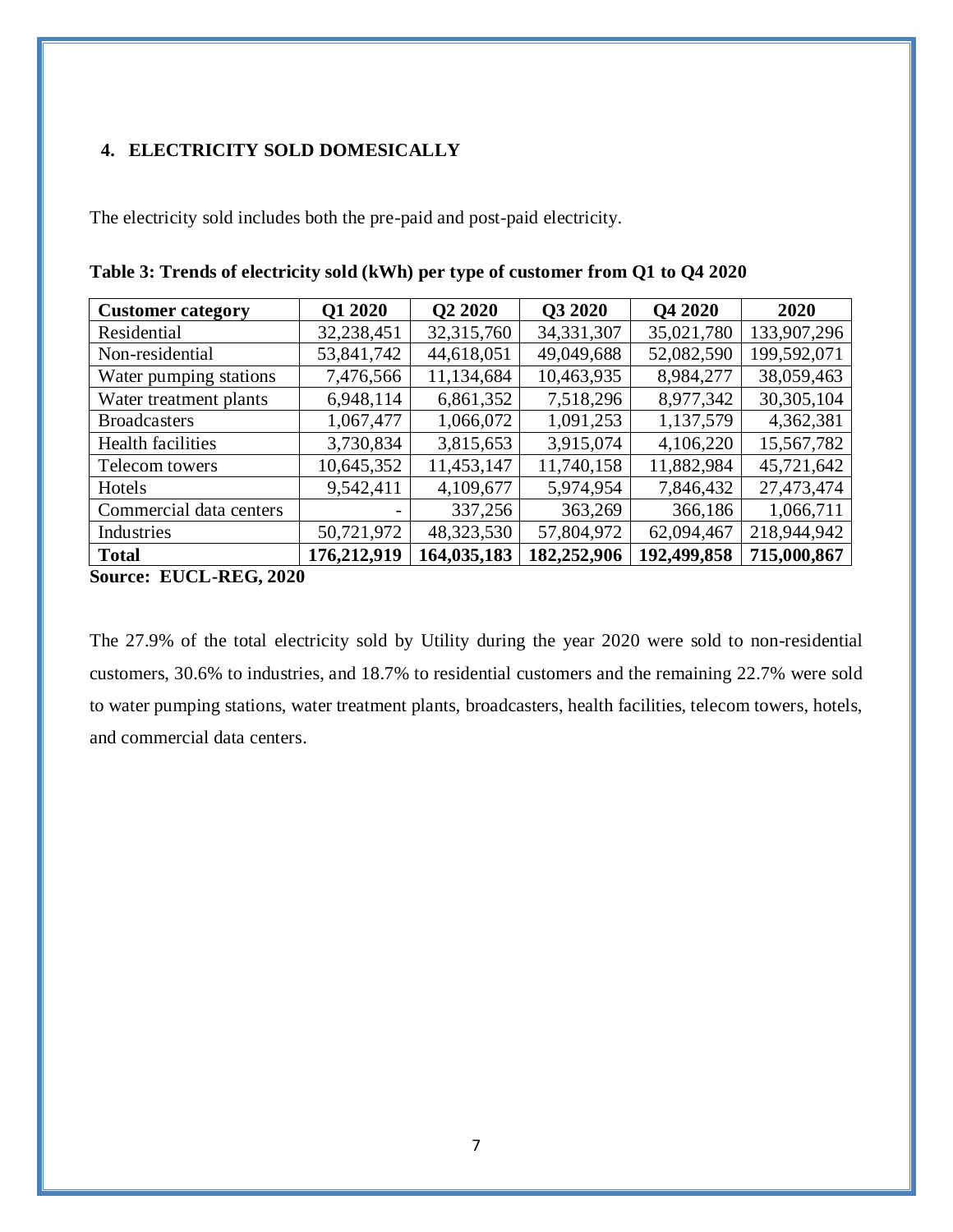# <span id="page-8-0"></span>**5. ELECTRICITY END USER TARIFF**

The electricity tariff charged to EUCL customers since 21<sup>st</sup> January 2020 was structured as described in the below tables.

### <span id="page-8-1"></span>**5.1. Tariffs for non-industrial customer category**

<span id="page-8-3"></span>

|  |  |  | Table 4: Tariffs for non-industrial customer category |
|--|--|--|-------------------------------------------------------|
|--|--|--|-------------------------------------------------------|

| <b>Category</b>                                                     | <b>Consumption block</b>  | <b>FrwkWh (VAT &amp;</b><br><b>Regulatory fee exclusive)</b> |
|---------------------------------------------------------------------|---------------------------|--------------------------------------------------------------|
| Residential                                                         | $[0-15]$ per month (kWh)  | 89                                                           |
|                                                                     | $[15-50]$ per month (kWh) | 212                                                          |
|                                                                     | $>50$ per month (kWh)     | 249                                                          |
| Non-residential                                                     | $[0-100]$ per month (kWh) | 227                                                          |
|                                                                     | $>100$ per month (kWh)    | 255                                                          |
| Water Treatment Plants & Water                                      | All consumed kWh          | 126                                                          |
| <b>Pumping Stations</b>                                             |                           |                                                              |
| Telecom towers                                                      | All consumed kWh          | 201                                                          |
| Hotels                                                              | All consumed kWh          | 157                                                          |
| <b>Health Facilities</b>                                            | All consumed kWh          | 186                                                          |
| <b>Broadcasters</b>                                                 | All consumed kWh          | 192                                                          |
| Commercial data centers<br>In II 12004 FOR FIRE TITLE IN THE LIGAGE | All consumed kWh          | 179                                                          |

**Source: Board Decision N°01/BD/ER-EWS/RURA/2020**

### <span id="page-8-2"></span>**5.2. Tariffs for Industrial Customer Categories**

Industrial customers are those registered as industries with Rwanda Development Board (RDB). Industrial customers are categorized based on their level of consumption defined as follows:

### <span id="page-8-4"></span>**Table 5: Categorization of industrial customers**

| <b>Industry category</b> | <b>Annual consumption (kWh/year)</b> |
|--------------------------|--------------------------------------|
| Small                    | $\leq$ 22,000                        |
| Medium                   | [22,000-660,000]                     |
| Large                    | >660,000                             |

**Source: Board Decision N°01/BD/ER-EWS/RURA/2020**